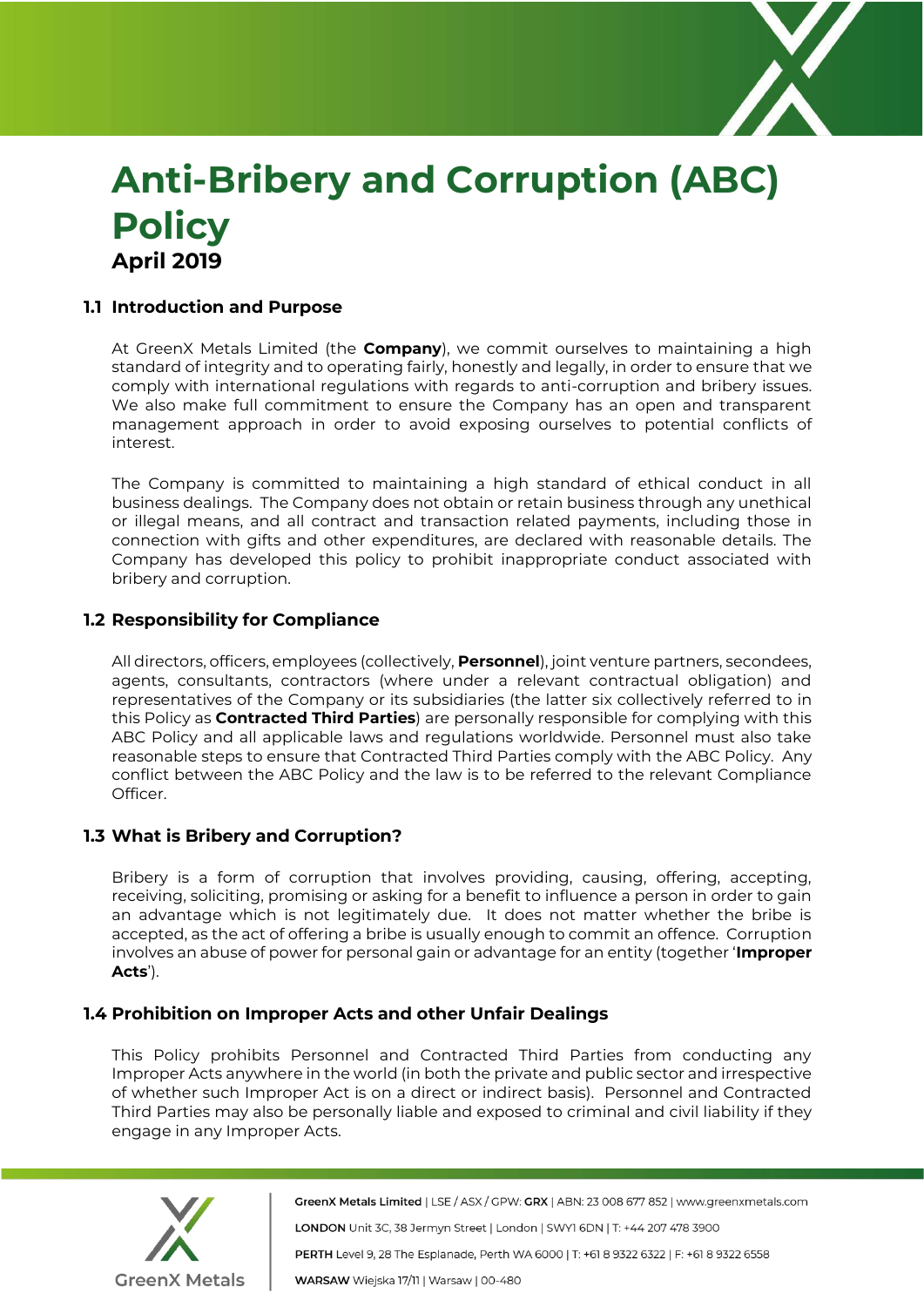

Personnel and Contracted Third Parties will make a clear distinction between the interests of the Company and private interests, and will avoid conduct that would expose Personnel and / or Contracted Third Parties to possible conflicts of interest. Personnel and Contracted Third Parties will not misuse privileged information, misrepresent information or conduct other unfair acts.

# **1.5 Safety and Liberty Exception**

In the event that any Personnel or Contracted Third Parties experience a threat to the safety or liberty of a person, they are not required to comply with this Policy. Such Personnel and Contracted Third Parties must immediately or as soon as reasonably possible after the event provide a detailed report of what occurred to the relevant Compliance Officer.

# **1.6 Facilitation Payments and Money Laundering**

The making of 'facilitation payments' either directly or indirectly through agents, contractors or intermediaries by Personnel and Contracted Third Parties is prohibited unless permitted by law in the relevant jurisdiction in which the Company is operating.

A facilitation payment could be a minor, unofficial payment to a public official in order to expedite a routine government action by a public official.

A public official includes anybody who has any official or representative capacity in any part of any government (whether national, state / provincial or local) or any regulatory entities and includes anybody who holds themselves out to have such capacity.

Money laundering by Personnel and Contracted Third Parties is also prohibited. Money laundering broadly involves the act of concealing or attempting to conceal illegal funds and disguising the funds to give the appearance that they are legitimately obtained.

# **1.7 Gifts and Entertainment**

The Company recognises that offering or accepting gifts and entertainment by Personnel and Contracted Third Parties which are of moderate value and proportionate are generally considered to be in accordance with business practice and maintaining good business relationships, for example, meals and event such as theatre, sporting and cultural events. However, the exchange of gifts and entertainment may give rise to conflicts between the personal interests of Personnel and Contracted Third Parties and the interests of the Company. Personnel and Contracted Third Parties are prohibited from offering or accepting gifts or entertainment in circumstances which could give rise to, or appear to give rise to, Improper Acts and must always consider this ABC Policy when gifts or entertainment are offered. Personnel and Contracted Third Parties must always ensure that any gifts or entertainment offered, given or accepted, are proportionate and in line with the laws and common business practice of the location where the gift or entertainment occurs.

We are to ensure that all gifts and entertainment given to or received from Contracted Third Parties are approved by management. It is the Company's policy that gifts or entertainment with a value exceeding AUD \$500 per person must not be offered, given or accepted by Personnel and Contracted Third Parties without the prior reporting to the Compliance Officer and approval of a director.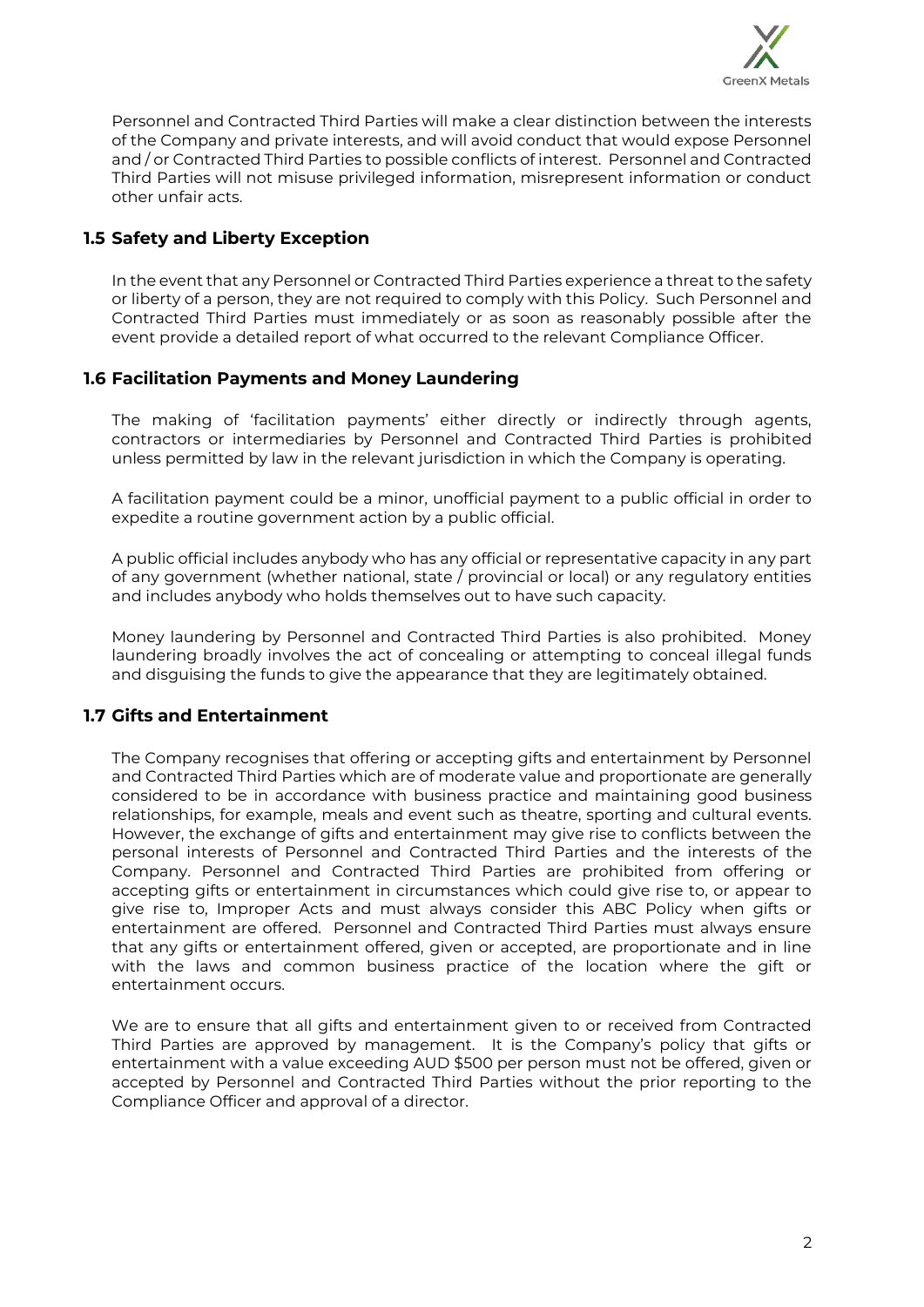

Personnel and / or Contracted Third Parties who offer, give or receive a gift or entertainment which has a value over AUD \$500 must immediately report it to the finance team so that such gifts or entertainment can be recorded in the Gifts and Entertainment Register. The Chief Financial Officer (CFO) will regularly review the register.

## **1.8 Charitable Contributions, Sponsorship and Political Donations**

The Company does not make political donations in any country. Apart from political donations, Personnel and / or Contracted Third Parties must not make or offer any charitable contribution, donation or sponsorship (including, for example, community investment projects) on behalf of the Company without prior approval from the CFO or a director. All donations greater than AUD \$500 will be recorded on the Contributions Register.

## **1.9 Record Keeping**

All transactions, including evidence of permitted travel, hospitality, entertainment, gifts or any other expenses, incurred by Personnel and / or Contracted Third Parties must be appropriately recorded in the Company's books and records.

# **2 Contracted Third Parties**

The Company expects Contracted Third Parties will avoid Improper Acts and act legally and ethically in all their dealings (and not just dealings involving the Company). Contracted Third Parties are also prohibited from accepting secret commissions, being 'kick-backs' received by a Contracted Third Party elated to the Company business.

Personnel will ensure that Contracted Third Parties are made aware of and know the standards the Company expects and commits to maintain.

Contracted Third Parties must be made aware of, and agree in writing to comply with, this Policy and the Company's Code of Conduct. Appropriate due diligence must be conducted in relation to Contracted Third Parties and agents, and should be recorded in writing in suitable detail.

# **2.1 Training**

All relevant Personnel and Contracted Third Parties are to receive appropriate training, including refresher training, relating to this Policy and related policies and procedures. Any newly hired officers and employees will receive such training as part of their induction.

The extent and nature of such training shall be defined by reference to their function and will reflect the risks facing an employee in their role in that role.

Records of all completed training sessions undertaken by Personnel are maintained by the relevant Compliance Officer.

## **2.2 How to Raise a Concern**

Personnel are encouraged to speak up if they suspect any actual, planned or potential Improper Acts or unfair dealings. Any questions or concerns about this Policy or actual or suspected breaches of this Policy should be directed to the relevant Compliance Officer. The Compliance Officer may refer the matter to the Company's lawyers if required. Please also see the Company's Whistleblower Policy.